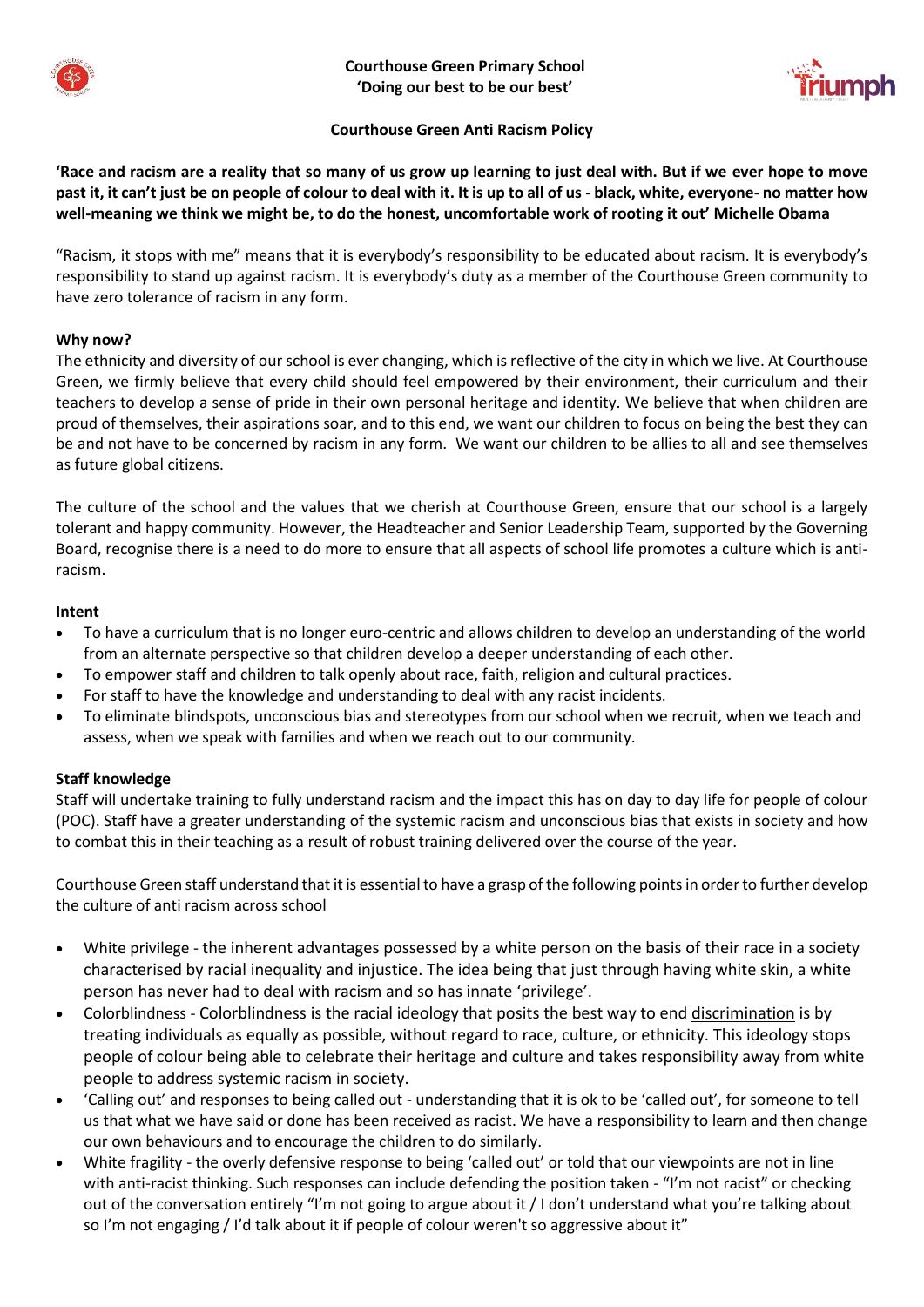• Anti Racism - It is not enough to state that we are not racist - we must be overtly anti racist and speak out regularly whenever we hear or see anything racist, to not speak up is to condone such behaviours in others. Silence is not an option. This includes our language, our actions, our curriculum and our environment.

# **Identity and heritage / Curriculum**

We will ensure that:

- Every subject is "decolonised" and anti-racist and prepares our children for the world they will encounter.
- The implementation of an anti-racist curriculum that moves from tokenism to proactively tackling racism and ultimately contribute to a more racially literate society
- Considerations of race and racism, from an antiracist perspective, will be embedded more fully across the school curriculum
- Assemblies will be used as opportunities for engaging children with anti-racist pedagogy in order to increase racial literacy levels within schools
- Race-conscious curricula should include scope for white students and teachers to reflect upon racist social structures and moments in history as well as their own white privilege, while also enabling POC students to understand their position in contemporary society
- Curricular changes, should pay attention to school resources and teachers' racial literacy levels. If these issues are not considered, the impact of any curricular changes will remain limited

## **Dealing with racist incidents**

We will ensure that children are racially literate and have a safe space to discuss race, identity and racism and feel empowered to report racism, knowing that it will be challenged in a way that supports our relational behaviour policy. We will educate children as to why a statement or action is racist and discuss the feelings of the victim with the perpetrator and support our children to resolve issues and champion one another to become allies.

Staff will be confident to tell children 'what you are saying is not right'. Avoid shaming the behaviour but explain why it is not acceptable and gain clarification from the child that they understand why it is wrong. Ensure that the child understands that they need to put it right by apologising and explaining to the other child how they should have handled the situation.

Be confident to tell the child who is the victim that you understand why the behaviour was wrong. VRF the feelings associated with racism. Ask the child to talk more about those feelings with yourself and the perpetrator but only when they feel they can – a victim of racism will rightly feel outraged. Explain to the child that they have done the right thing and should continue to tell adults in school if this happens again. Explain to the child what will happen next.

Be confident to address issues that are overheard by you, in front of other children. Bystanders need to hear why it was wrong and unacceptable. The education can then be completed one to one if it is felt more appropriate but it is very important that children see issues being dealt with and know that they can learn how to be better allies by speaking with adults about racism.

Any deliberate incidences of racism where the intention was to cause harm or hurt through racism will be dealt with in accordance with the behaviour policy.

## **Script prompts for working with children**

I'm worried that when you say [racist language used by child] that people will believe you are racist…

What worries me about what you said is how the other person will feel – explain the hurt

When you make fun of accents it might make people think that you believe that their accent and culture is not as important as yours and this will make people think you are racist

When you use someone's skin colour as a put down, this is racist. You are telling that person that you believe their skin colour isn't as good as yours… Is this what you want them to believe about you and themselves?

Tell me about where you have heard that language / why you think that about…

What can we do to make people think differently about you now that you have said / done this?

When you tell other children to be unkind to someone because they look different / sound different / dress differently, this is called incitement and it is not right. It means you want other children to be racist and I'd like to know why this is.